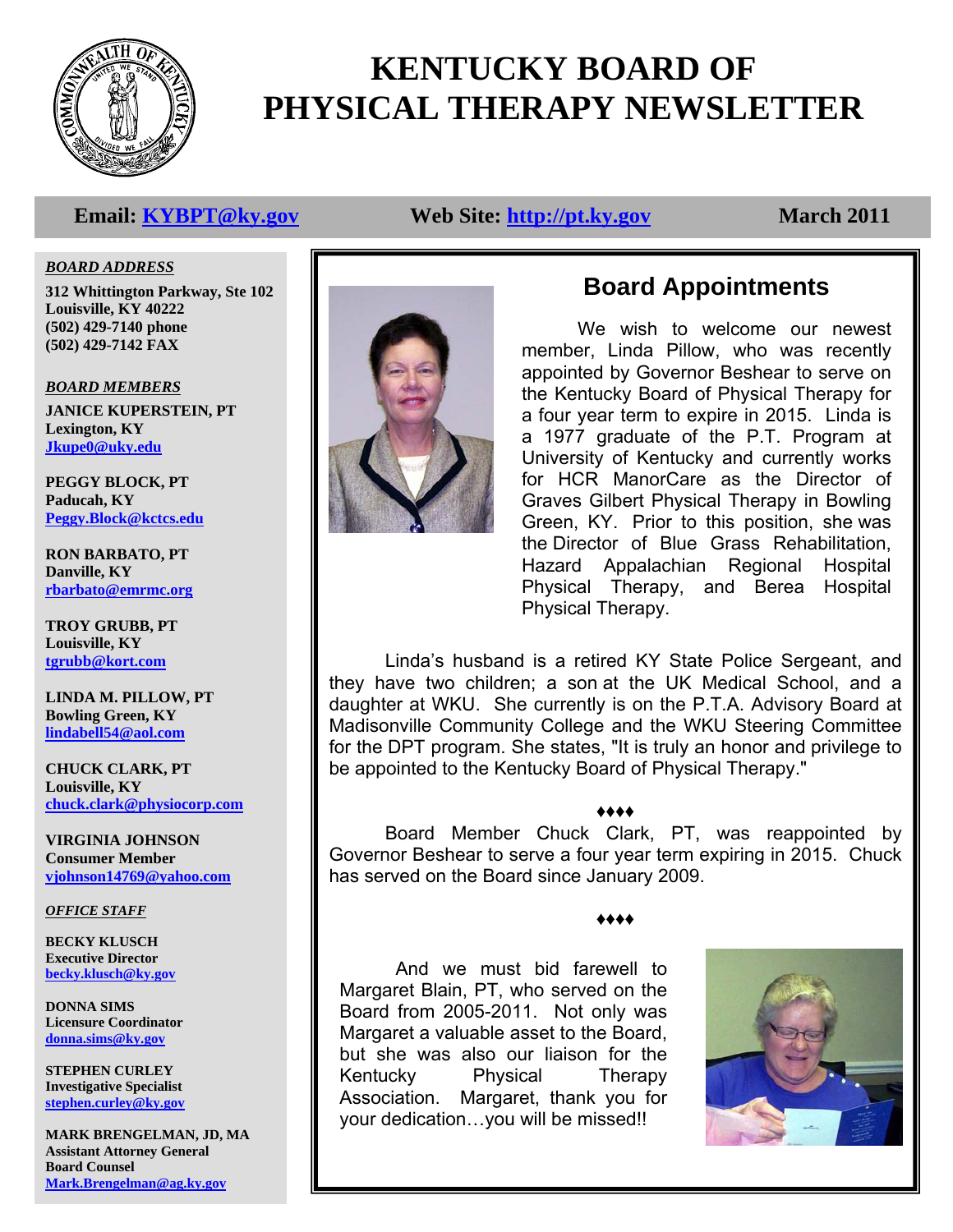## Yes, Dr. Physical Therapist, you really are "a Doctor."

### by Janice Kuperstein, P.T., Ph.D., Chair, and Mark Brengelman, J.D., M.A. Assistant Attorney General

In a recent article in the Health Policy and Administration *Resource*, Carolyn Bloom, P.T., reported that two therapists with D.P.T. degrees faced complaints to the Kansas Board for using the term "Dr." before their names. During the investigatory phase, the regulatory attorney determined that indeed this was a violation of law in Kansas and the therapists may not use the term again or would face disciplinary action.<sup>1</sup> This raised the question of what is and is not permitted in Kentucky.

The use of the title "Doctor" and the abbreviation "Dr." is governed by Kentucky law as applied to the practice of physical therapy and many other health professions. KRS 311.375 provides clear standards on the use of the term "Doctor" and the abbreviation "Dr." KRS 311.375 is found in the general provisions of the medical licensure laws otherwise covering physicians, osteopaths, podiatrists, and related medical practitioners. Although not within the Physical Therapy Practice Act, it expressly applies to physical therapists and other health care practitioners.

#### In sum, physical therapists who hold a doctoral degree, such as "Ph.D." or "D.P.T.," **may clearly use those terms and the title "Doctor" or the abbreviation "Dr." so long as the physical therapist complies with the statute in two ways.**

First, KRS 311.375(1) allows the use of "Doctor" and "Dr.," but only when the person using those terms "actually has graduated and holds a doctor degree from a school, college, university or institution authorized by its governing body to confer such degree." This requires the degree to be issued from a *bone fide* school which is duly authorized to issue such a doctoral degree.

Second, KRS 311.375(2) allows the use of the above terms, but not "without affixing suitable words or letters designating the particular doctor degree held by such person." The bare terms "Doctor" or "Dr." in conjunction with a person's name would not meet this particular requirement. However, it is easy to meet this mandate in one of two ways. Either "suitable words" must be included to show the health profession in which the degree is held, or "suitable letters" must be included to show that particular degree.

#### Examples:

"Dr. Jane Smith" or "Doctor Jane Smith" alone on a business card for a physical therapist with the D.P.T. degree would be UNLAWFUL according to KRS 311.375(2),

 "Jane Smith, D.P.T." – or – "Jane Smith, Doctor of Physical Therapy" would be correct on a business card. "Dr. Jane Smith, D.P.T." would be lawful, but this designation is unnecessarily redundant at best and grammatically incorrect at worst.

KRS 311.375 was amended in 2010 to allow for the suspension of a health care practitioner's license for 6-12 months if he or she knowingly violated this law with intent to deceive. While "knowingly violating with intent to deceive" would be difficult to prove, that harsh sanction is there to protect the public.

So, in the Commonwealth of Kentucky, if you have earned a "doctor degree from a school, college, university or institution authorized by its governing body to confer such degree," AND you include the suitable words or letters indicating the type of doctoral degree, you may indeed use the term Doctor. Please remember however, that in documentation, the correct designation after your name is P.T., followed by your educational degree if you wish, as indicated in KRS 327.020(2) and 201 KAR 22:053 Section 5(5)(a).

1. Bloom, C. Vice President's message. HPA*Resource*. 2011; 11(1): 11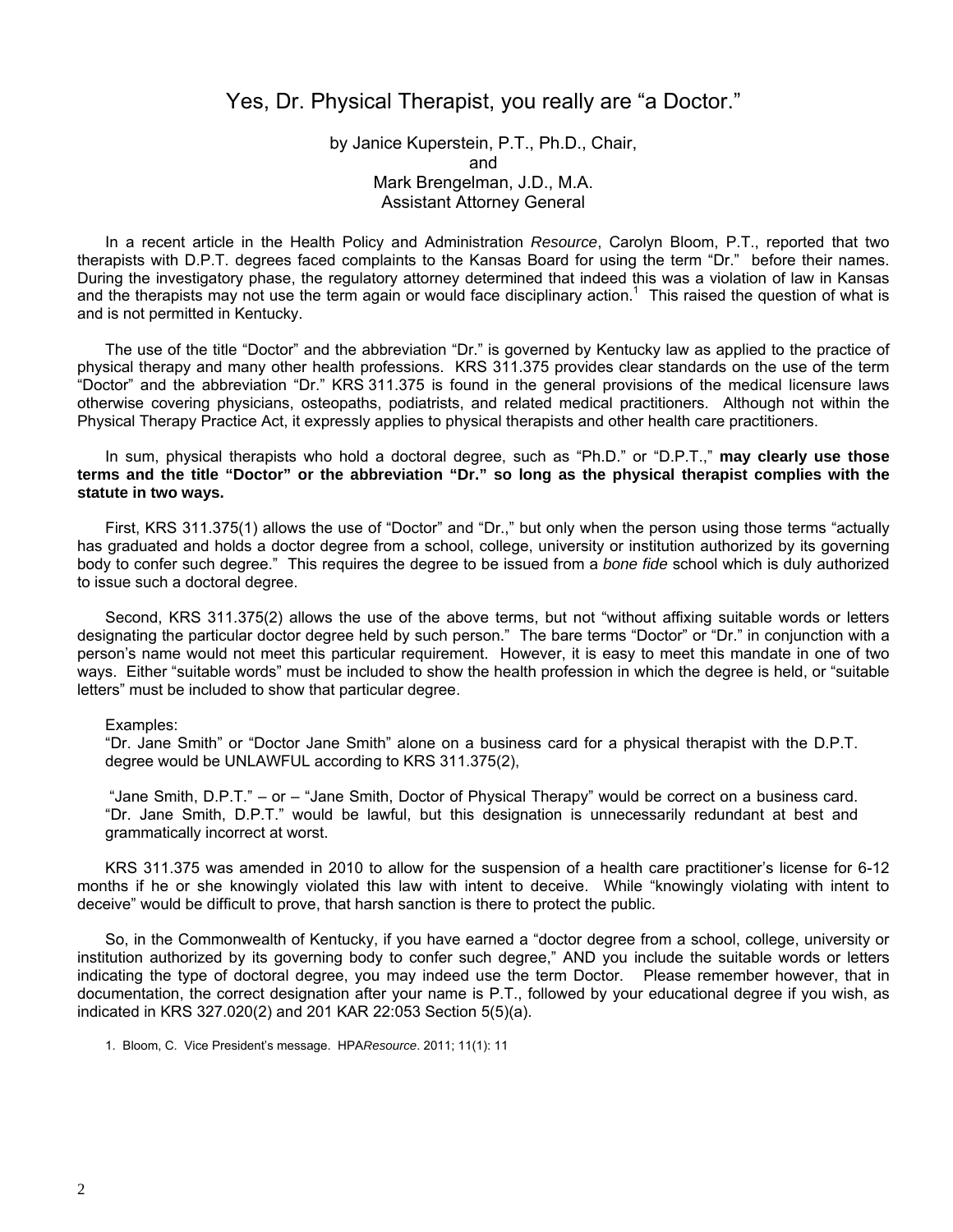# **IT'S TIME TO RENEW!!!**

It's that time again…time to renew your Kentucky PT license or PTA certificate. **Renewal ends March 31, 2011**, and there is no grace period. Those who work on a LAPSED license will be disciplined. Renewed licenses have a new expiration date of 3/31/2013!

### **Fee is \$150.00 (\$130 for renewal and \$20 for Impaired Practitioners Fund as allowed by 201 KAR 22:140)**

Before you renew your PT or PTA credential you shall:

- $\checkmark$  Complete Continued Competency Credit earned between April 1, 2009 through March 31, 2011
	- 1. P.T. 30 hours
	- 2. P.T.A. 20 hours
- $\checkmark$  Complete the MANDATORY Open Book Jurisprudence Exam (JE) for this biennium. Take it online at http://pt.ky.gov
- $\checkmark$  P.T. or P.T.A. graduates in 2009 and 2010 have met the continued competency by earning 12.0 contact hours for every credit hour, except the required JE.
- $\checkmark$  If your HIV/AIDS course is due in 2011, mail, email or fax a copy of the certificate to the board office upon completion. HIV/AIDS course requirement is 2 contact hours and the course must be approved by the Kentucky Cabinet for Health and Family Services (CHFS).

Ways to renew:

- 1. Online Preferable Method Available at http://pt.ky.gov until midnight, March 31, 2011.
	- $\div$  Online renewal is fast, easy, and secure.
	- $\div$  Pay by major credit cards, debit card, or electronic check.
	- $\div$  Print your receipt immediately.
- 2. Download a hard copy of the renewal/reinstatement form, complete and mail to the Board office with fee of \$150.00.

Wallet cards will be mailed out within 2-3 weeks after you renew. You may also check your status (new expiration date of 3/31/2013) online within a few days of renewing. If you aren't renewing your Kentucky license, email or FAX the Board office at (502) 429-7142 to let us know.

Note: If you have not met the continued competency requirements, the following may apply. The Extension of Time Form is on http://pt.ky.gov under Continued Competency and must be filed before 3/31/2011.

### *201 KAR 22:045 Section 2:*

- *(5) Exemption and extension.*
- *(a) A licensee may be granted a temporary hardship exemption for an extension of time, not to exceed one (1) renewal cycle, if the licensee:* 
	- *1. Files a completed Extension of Time for Completion of Continuing Competency Form; and*
	- *2. Submits documentation showing evidence of undue hardship by reason of the licensee's:* 
		- *a. Age*

 *b. Disability* 

- *c. Medical condition;*
- *d. Financial condition; or*
- *e. Other clearly mitigating circumstance.*
- *(b) A licensee may be granted a temporary nonhardship extension of time if the licensee cannot show undue hardship and if the licensee:* 
	- *1. Files a completed Extension of Time for Completion of Continuing Competency Form by March 31 of the oddnumbered year in the renewal cycle for which the extension is sought;*
	- *2. Pays a fee of \$250;*
	- *3. Has not received a temporary nonhardship extension of time in the prior renewal cycle; and*
	- *4. Files proof of compliance with the continuing competency requirements by the following July 1.*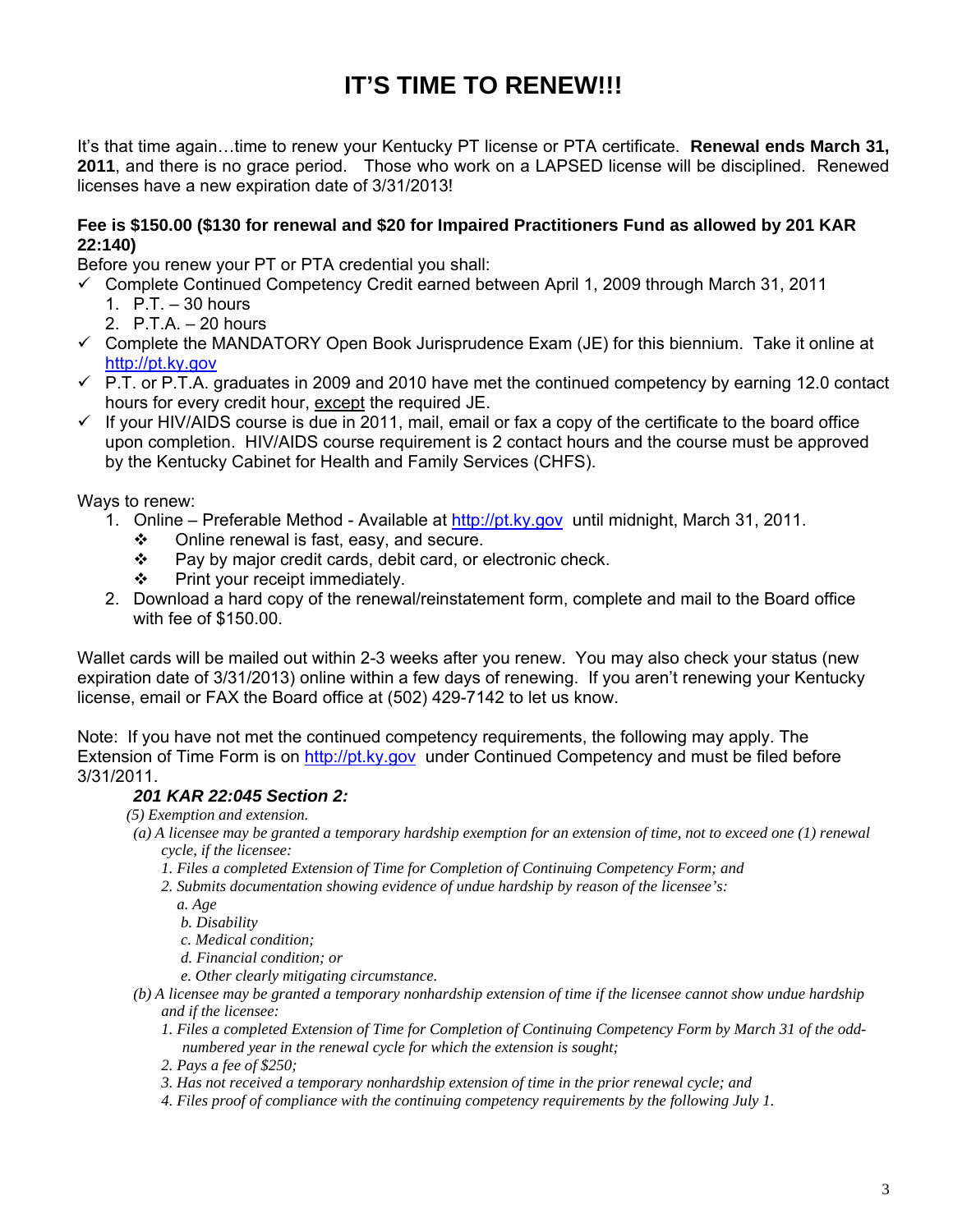# **Continued Competency-- What is required for renewal of license?**

- Contact hours shall be earned April 1, 2009 through March 31, 2011.
- All PTs and PTAs shall complete the Jurisprudence Examination (JE) by March 31, 2011. Print and retain your certificate for your records.
- Home study courses, workshops, seminars or symposia shall be a minimum of three (3) contact hours and must be approved by KPTA, APTA, physical therapy licensing boards and other health professional licensing boards.
- Physical Therapists The Board requires 30 contact hours for renewal.
- Physical Therapist Assistants The Board requires 20 contact hours for renewal.
- **Did you graduate from an accredited PT or PTA program in 2009 or 2010?** If so, you only need to complete the Jurisprudence exam, as your education meets continued competency per 201 KAR 22:045 Section 2 (2)(b).
- Print the Continued Competency Tracking Form off the web, http://pt.ky.gov for your use.
- Complete the two hour HIV/AIDS course if due this biennium. Fax or mail in your certificate when completed. It would be helpful to include your license number on the certificate.
- Keep all certificates and documentation for three years from the end of the biennium.

How many hours are required for each category as stated in 201 KAR 22:045?

Category 1 credits required:

- Physical Therapists must have at least 18 contact hours from Category 1.
- Physical Therapist Assistants must have at least 10 contact hours from Category 1.
- All continued competency may be from Category 1 (except JE). Credits earned in Category 2 are optional.

Category 2 credits optional:

- Physical Therapists are limited to 10 contact hours only from Category 2.
- Physical Therapist Assistants are limited to 8 contact hours only from Category 2.

# **Reinstatement Instructions**

What happens if you forget to renew? First of all, **do not** practice as a PT or PTA in Kentucky until your license has been reinstated. Practicing on a LAPSED will result in disciplinary action.

To reinstate your license:

- a) Go to *Applications, Forms & Instructions* on our website, and print off the Renewal/Reinstatement Form.
- b) Complete the form and submit to Board office with **reinstatement fee of \$200**, payable to KY Board of Physical Therapy (money order, certified check or cashier's check only).
- c) Complete the *Continued Competency Tracking Form,* and submit a copy of this form along with **proof** of continued competency earned within the previous two years. The tracking form is found under *Continued Competency* section on our website.

## **Did you know?**

Only 28% have renewed!!

Number of licensees who still need to complete the Jurisprudence Exam…. .................... 1970

**Don't wait until March 31 to renew or complete your JE!! What if the system crashes?** 

### **Welcome Stephen!**

 Stephen Curley joined the office staff in November 2010, and assists the Executive Director in complaints, investigations, and special projects, including updating the Board's website. Stephen obtained his B.S. degree in Criminal Justice Studies with a Minor in Sociology from Bellarmine University in 2008. On a personal note, Stephen is engaged and will be married in October.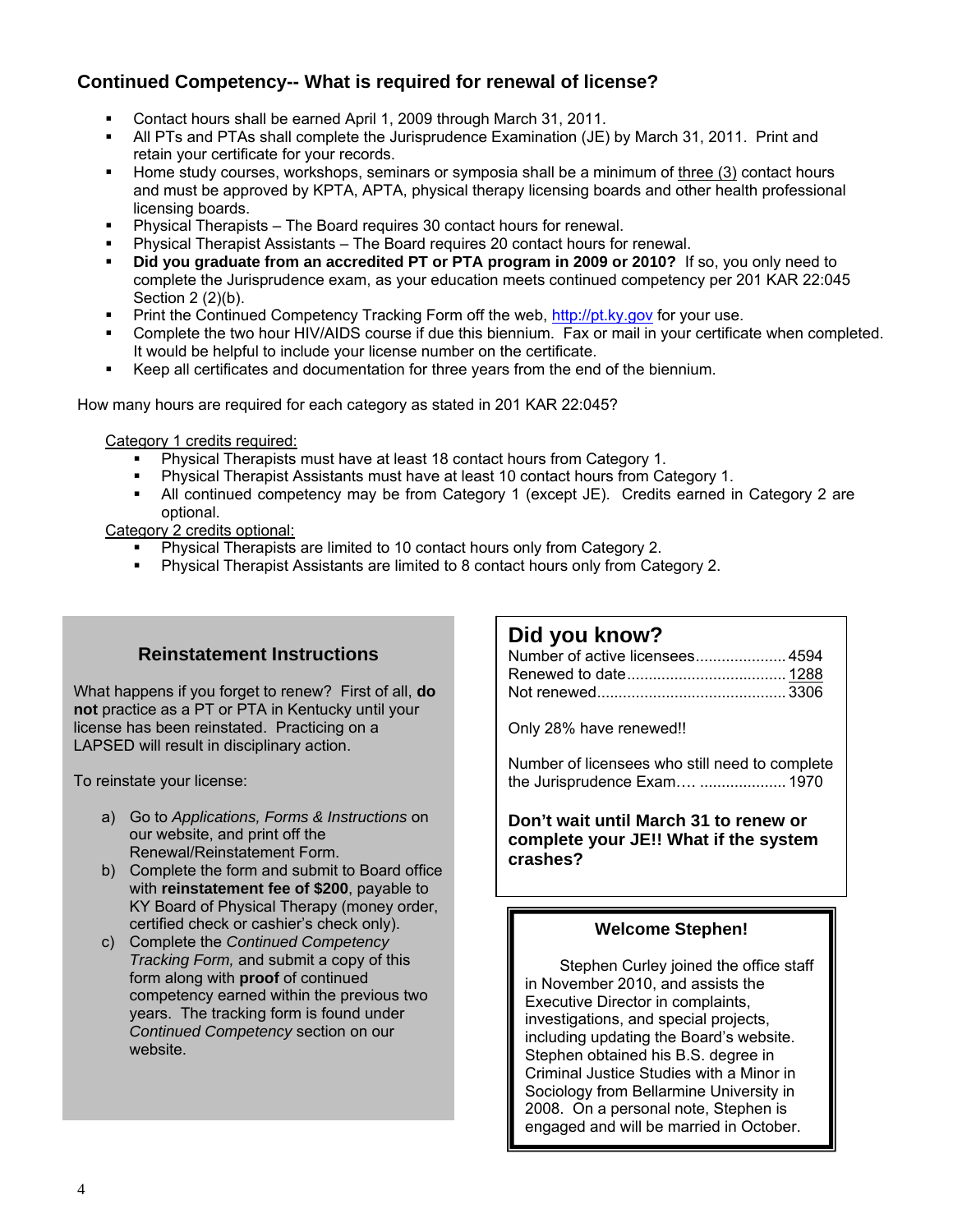# **ROAD SHOW**

The Kentucky Board of Physical Therapy would like to thank all those who attended a Board meeting during the "Road Show" that we conducted over the last year. There were many lessons learned. First and foremost, we learned that bringing meetings to various parts of the state is an effective way to engage in dialogue with our credential holders. Although financial and logistical realities will not allow us to do that for each meeting, we commit to having occasional meetings outside of Louisville, hopefully annually, with the sites selected on a rotating basis.

 Secondly, we heard from many of you who participated in the meetings about the statutes and/or the subsequent Board Meeting that you genuinely appreciated the opportunity to be involved and to understand the Practice Act in greater depth, as well as how the Board works. We would like to remind you that whether we are in your area or not, you are always welcome to attend Board Meetings. We allow time in each meeting for public comment and are thrilled when there are people there to participate.

# **IPTPC – what it is and why we have it**

by Brian Fingerson, RPh

The Impaired Physical Therapy Practitioners Committee (IPTPC) is a confidential program for physical therapists and physical therapist assistants who abuse alcohol or other impairing substances.

 As professionals, many of us believe that we are immune from addictions. Actually, there is a well-accepted standard that 10% (lifetime prevalence) of the adult population in this country is affected by one form or another of chemical dependency. It is an equal opportunity disease that is chronic, progressive, and fatal if untreated. So, are you immune because of your education or profession? No.

 Some people who start as casual drinkers or drug users will stay that way. But others will become substance abusers or dependent, feeling that they need a drug to feel alive. The difference between abuse and dependence is not always clear to the general public, but medical professionals use a set of criteria to distinguish between these two categories of problem use.

 The essential feature of abuse is a pattern of substance use that causes someone to experience harmful consequences. Clinicians diagnose substance abuse if, in a twelve-month period, a person is in one or more of the following situations related to drug use:

- Failure to meet obligations, such as missing work or school
- Engaging in reckless activities, such as driving while intoxicated
- Encountering legal troubles, such as getting arrested
- Continuing to use despite personal problems, such as a fight with a partner

 Dependence is more severe. Medical professionals will look for three or more criteria from a set that includes two physiological factors and five behavioral patterns, again, over a twelve-month period. Tolerance and withdrawal alone are not enough to indicate dependence. And not all behavioral signs occur with every substance.

The physiological factors are:

- Tolerance, in which a person needs more of a drug to achieve intoxication
- Withdrawal, in which they experience mental or physical symptoms after stopping drug use

The behavioral patterns are:

- Being unable to stop once using starts
- Exceeding self-imposed limits
- Curtailing time spent on other activities
- Spending excessive time using or getting drugs
- Taking a drug despite deteriorating health

 Know there is help available for you or a colleague in need. Brian Fingerson has been working with the KBPT and the IPTPC since November 2003. Since that time, we have assisted nearly forty therapists and assistants as well as consulted on any applicant for licensure who reports a drug or alcohol related arrest. Brian may be reached at 502- 749-8385 or kyprn@att.net.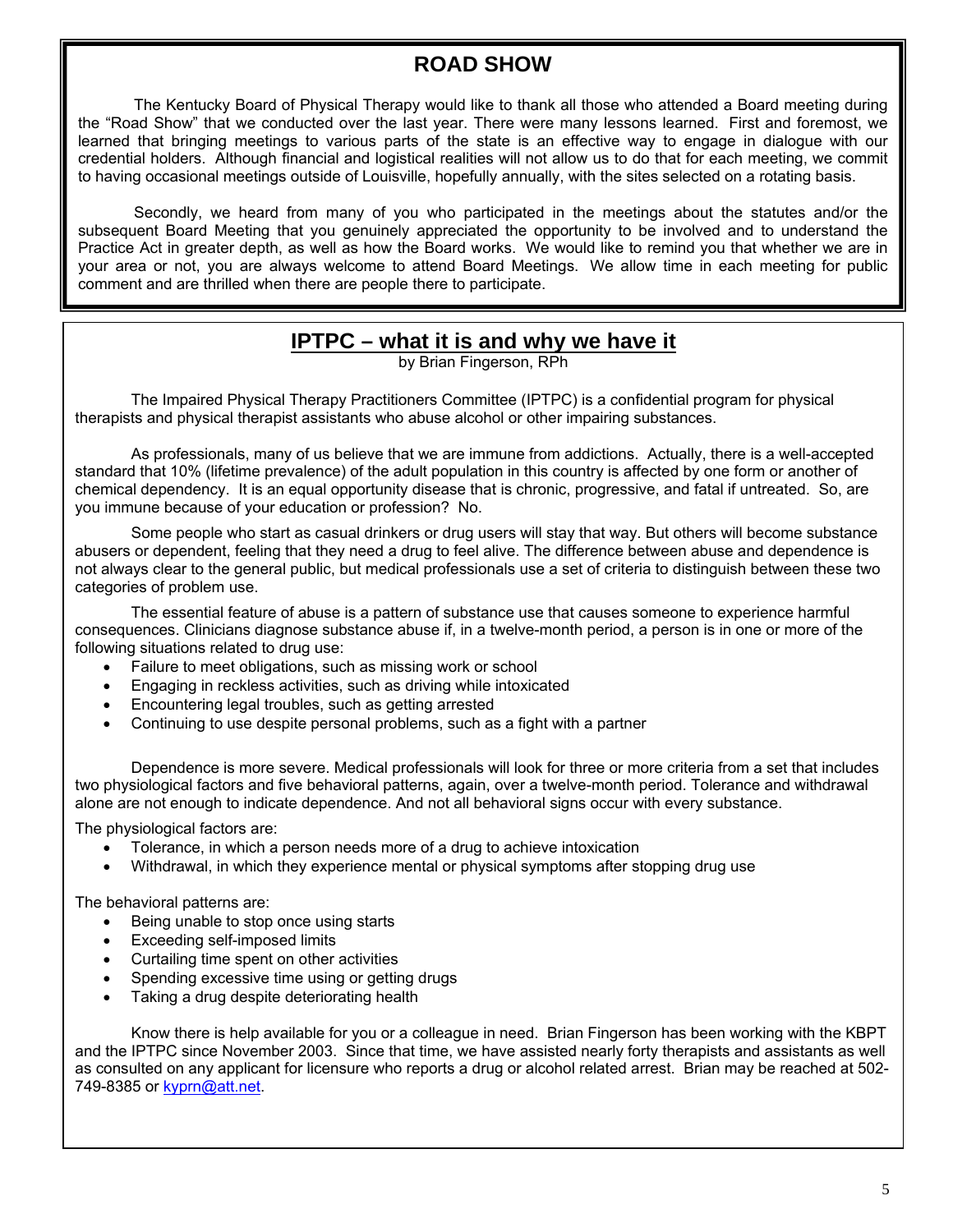# **Disciplinary Actions January 2010 – January 2011**

The following is a summary of disciplinary actions taken by the Board since the last Newsletter was published. It is intended as a summary for informational purposes only. All information is believed to be accurate. However, complete terms of each disciplinary action are contained in the Board's records. Monetary amounts paid to the Board may reflect the investigative costs and not necessarily the scope and severity of the violation(s).

### **Disciplinary Actions January 2010 – January 2011**

#### **Tiffiney S. Bentley, PT-004678** Date: 9/16/2010

**Alleged Violations:** 8 counts of KRS 327.070(2)(h), 1 count of KRS 327.070(k) by violating 201 KAR 22:053 § 2(4), and 1 count of KRS 327.070(2)(f).

**Final Action:** Settlement Agreement - Admits to 1 count of violating KRS 327.070(2)(h) by engaging in fraud or material deception in the delivery of professional services, including reimbursement, 1 count of violating KRS 327.070(2)(k) by failing or refusing an administrative regulation of the board, by violating 201 KAR 22:053 § 2(4) by not being responsible for the physical therapy record of a patient, and 1 count of violating KRS 327.070(2)(f) for having been convicted of a felony, which affects the Respondent's ability to continue to practice competently. One year suspension, three years probation with monitoring of practice, no solo/independent practice setting during probation, \$1,000 fine, \$1,500 administrative fees, a Board approved continuing education course, notice to employer, and personally appear before the Board

#### **William Kyle Clark, PTA-A02091 Date: 9/16/2010 Date: 9/16/2010**

**Alleged Violations:** 2 counts of KRS 327.070(2)(k) by violating 201KAR 22:053 § 3(1), and 2 counts of KRS 327.070(2)(b). **Final Action:** Settlement Agreement - Admits to violating 2 counts of KRS 327.070(2)(k) by failing or refusing to obey an administrative regulation of the board, 201 KAR 22:053 § 3(1) by failing to provide services only under the supervision and direction of a physical therapist, two 2 counts of KRS 327.070(2)(b) by engaging in, permitting, or attempting to engage in or permit, the performance of substandard care by himself, due to a deliberate of negligent act, or failure to act, regardless of whether actual injury to the patient is established. Certificate reprimanded, placed on 1 year probation with monitoring of practice, \$500 fine, \$1,000 administrative fees, a Board approved continuing education course, notice to employer, and personally appear before the Board.

#### **Tracey Hutchins Miles, PTA-A02045 Date: 9/16/2010**

**Alleged Violations:** KRS 327.070(2)(k)

**Immediately, Temporarily Suspended:** July 6, 2010

**Final Action:** Settlement Agreement - Admits to violating 1 count of KRS 327.070(2)(k) by failing or refusing to obey any lawful order of the board, and KRS 327.070(2)(a) having engaged in abusive use of controlled substances. Suspended for 5 years – fully probated and reinstated with conditions, terms and conditions of probation including reprimand, active membership under contract with the Impaired Physical Therapy Practitioner's Committee (IPTPC), \$500 fine, \$500 administrative fees, 12 hours of Board-approved continuing education course, notice to employer, and personally appear before the Board

#### **Leslie A. Powell PT-003423 Date: 11/18/2010**

**Alleged Violations:** KRS 327.070(2)(m) and KRS 327.070(2)(h) **Immediately, Temporarily Suspended:** March 19, 2010

**Final Action:** Final Order - Suspension of license by default having violated 1 count of KRS 327.070(2)(m) for being impaired by reason of a mental, physical, or other condition that impedes the Respondent's ability to practice competently, as well as 4 counts of violating KRS 327.070(2)(h) by engaging in fraud or material deception in the delivery of professional services, including reimbursement, \$5,000 fine, and IPTPC participation as a condition of reinstatement, with terms of probation thereafter.

#### **Robin R. McWhorter, PTA-A01288 Date: 11/18/2010**

**Alleged Violations:** KRS 327.070(2)(k)

**Immediately, Temporarily Suspended:** January 21, 2010

**Final Action:** Suspended with terms and conditions to be reinstated by Settlement Agreement **-** Admits to violating 1 count of KRS 327.070(2)(k) by failing or refusing to obey any lawful order of the board.

6

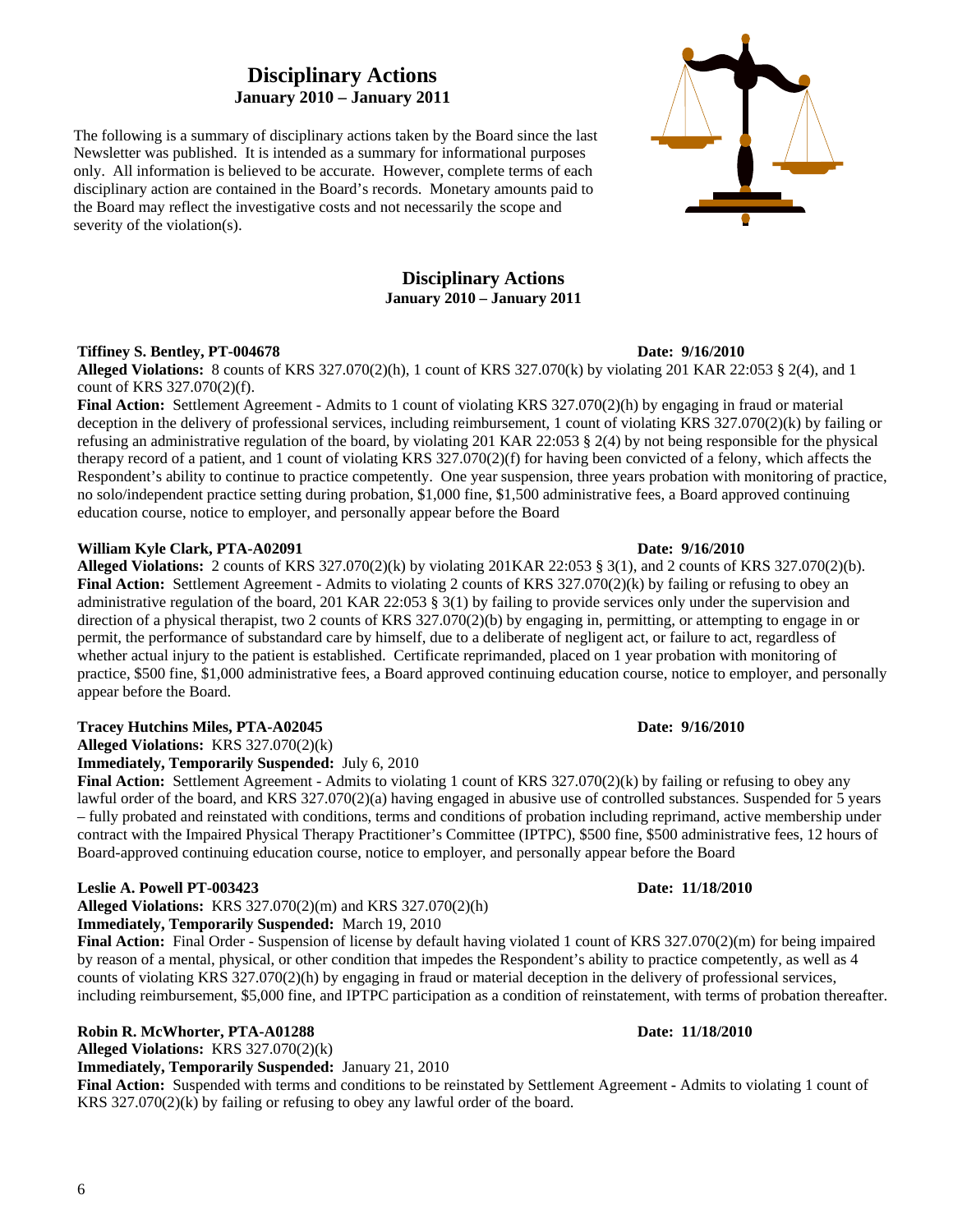#### **Yulonda Lavelle Bradshaw – PTA Applicant Date: 11/18/2010**

**Alleged Violations:** KRS 327.070(2)(f) and KRS 327.070(2)(g)

**Final Action:** Settlement Agreement **-** Conditional Grant of Certificate - Admits to violating 1 count of KRS 327.070(2)(f) for having been convicted of a felony, and 1 count of violating KRS 327.070(2)(g) by attempting to obtain a certificate by material misrepresentation or by making any other false statement to the board.

### **Stephen L. Barton, PT** Date: 1/20/2011

**Alleged Violations:** KRS 327.070(2)(a)

**Final Action:** Settlement Agreement - Admits to 1 count of violating KRS 327.070(2)(a) by indulgence in the excessive use of alcoholic beverages or the abusive use of controlled substances. Reprimanded, five years probation, active membership under contract with the Impaired Physical Therapy Practitioner's Committee (IPTPC), \$250 administrative fees, a Board approved continuing education course, and personally appear before the Board.

#### **Carlos Cochrane, PT** Date: 1/20/2011

**Alleged Violations:**KRS 327.070(2)(e)

**Final Action:** Settlement Agreement - Admits to 1 count of violating KRS 327.070(2)(e) for having sexually harassed an employee or coworker. Reprimanded, comply with an Order of the Board filed within thirty (30) days, and personally appear before the Board

#### **Nadia Brassell, PTA** Date: 1/20/2011

**Alleged Violations:** KRS 327.070(2)(h)

**Final Action:** Settlement Agreement - Admits to 1 count of violating KRS 327.070(2)(h) by engaging in fraud or material deception in the delivery of professional services, including reimbursement.. Reprimanded, cooperate with former employer, patient or insurance company regarding restitution to refund money paid for services not provided, \$250 fine, \$250 administrative fees, a Board approved continuing education course, and personally appear before the Board.

### **Cease & Desist Orders January 2010 through January 2011**

**The following is a list of violations of KRS 327.020(3)** "*It shall be unlawful for any person, or for any business entity, its employees, agents, or representatives to use in connection with his or its name or business activity the words "physical therapy," "physical therapist," "physiotherapy," "physiotherapist," "registered physical therapist," the letters "P.T.," "L.P.T." or any other words, letters, abbreviations or insignia indicating or implying directly or indirectly that physical therapy is provided or supplied or to bill for physical therapy unless such physical therapy is provided by or under the supervision of a physical therapist licensed and practicing in accordance with this chapter."* 

**Mike Sullivan, D.C. and Beth VanRooy, D.C., Book Chiropractic, Lexington**, a Cease and Desist Affidavit was entered regarding the unlawful use of the words "Physical Therapy" in advertisement in the *Hamburg Journal*.

**Hamilton Taylor, D.C., LiveWell Chiropractic, Richmond**, a lawsuit was filed with Madison County Circuit Court. An Agreed Order, Permanent Injunction and Final Judgment was signed and accepted by the Circuit Court for the unlawful use of the words "Physical Therapy" in an advertisement in the *Madison County Advertiser*.

**Jeremiah Holmes, D.C., Chiro One Wellness Centers, Ashland**, a Cease and Desist Affidavit was entered regarding the unlawful use of the words "Physical Therapy" in advertisement brochure.

**Craid Arnold, D.C., Back to Basics Chiropractic, Danville,** a Cease and Desist Affidavit was entered regarding the unlawful use of the words "Physical Therapy" in advertisement brochure.